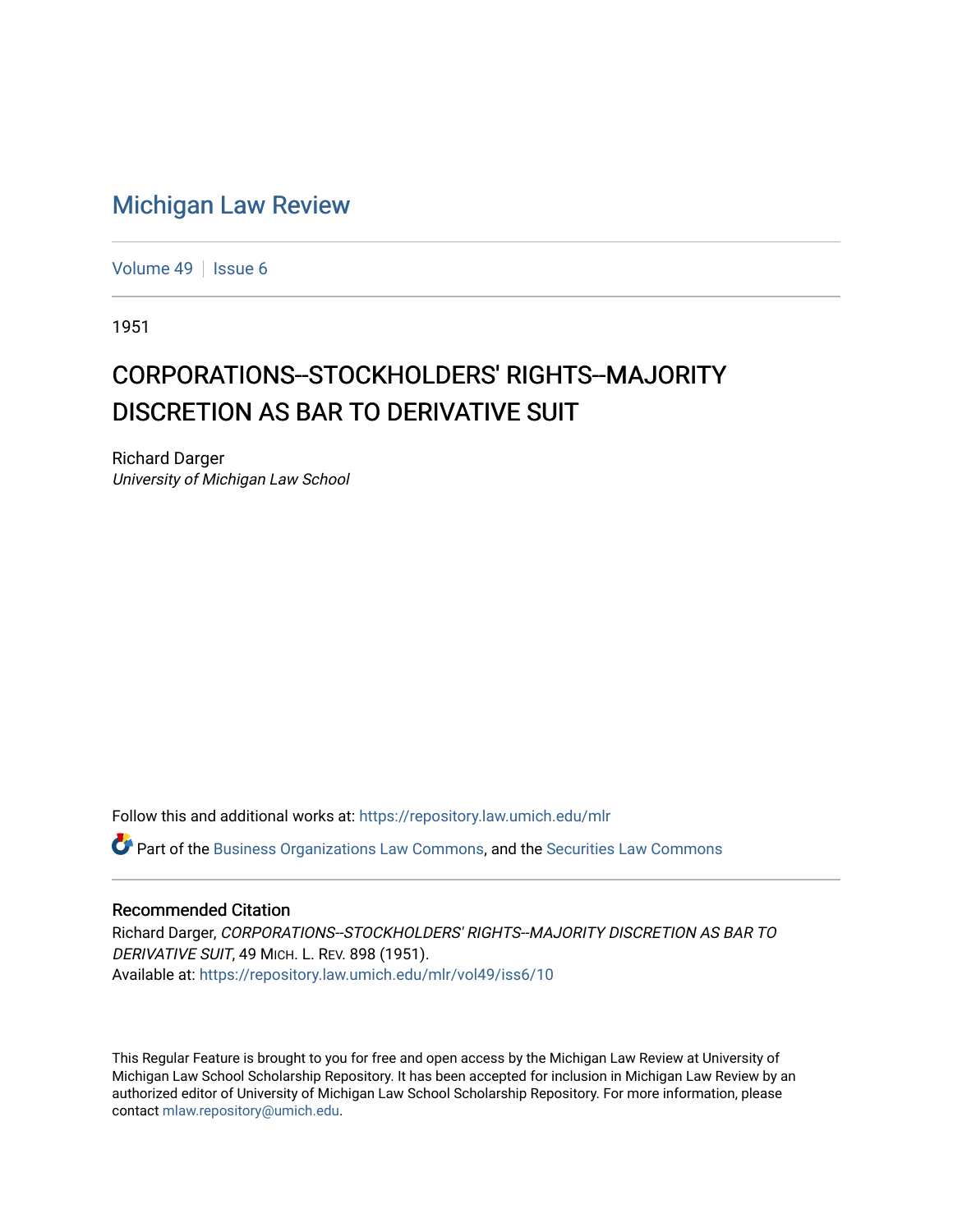CORPORATIONS-STOCKHOLDERS' RIGHTS-MAJORITY DISCRETION AS BAR TO DERIVATIVB Surr-Plaintiffs, minority stockholders of defendant corporation, brought an equitable action against certain directors thereof alleging the following wrongs: profits made by purchasing the corporation's notes at a discount; carrying out a plan to gain stock control; settlement of anti-trust suits out of court; excessive compensation of directors under management contracts alleged to violate anti-trust laws; paying excessive film rentals to another corporation. Plaintiffs unsuccessfully demanded that the board bring action against the directors on these grounds and then make a like demand at a stockholders' meeting. The stockholders voted not to sue, approved all actions alleged to be wrongs and instructed the board to reconsider the legality of the management contracts. The bill was dismissed by the Superior Court. On appeal, *held,* affirmed. The corporation's refusal, pursuant to a vote of a disinterested majority of stockholders, acting reasonably and in good faith, was valid and precluded the instant suit. S. *Solomont* & *Sons Trust, Inc. v. New England Theatres Operating Corporation,* (Mass. 1950) 93 N.E. (2d) 241. ·

As a general rule suits to redress corporate injuries must be brought by the corporation itself.1 A derivative suit by a minority stockholder may be brought only after refusal by the board of directors to take action despite a proper demand upon them to do so. Some courts also require plaintiff in a derivative action to show a similar demand upon and refusal by the stockholders.2 When the alleged wrongs are intra vires acts of directors,<sup>3</sup> unless these acts are fraudulent, in bad faith or a breach of trust, the courts will not interfere with what they call the internal management of the corporation even in an action by the majority of the stockholders.4 Likewise they say that the preliminary decision by the board and/or stockholders whether or not to bring suit is also a matter of internal

118 C.J.S., §559 (1939); 13 FLETCHER, CYc. CoRP. §5945 (1943).

<sup>4</sup> "... regardless of whether such acts are wise or expedient." 13 FLETCHER, CYC. CoRP. 135 (1943); United Copper Securities Co. v. Amalgamated Copper Co., 244 U.S. 261, 37 S.Ct. 509 (1917).

<sup>2 18</sup> C.J.S., §564 (1939); 13 FLETCHER, CYc. CoRP. §§5961-5971 (1943); Hawes v. Oakland, 104 U.S. 450 (1881); Dunphy v. Traveller Newspaper Assn., 146 Mass 495, 16 N.E. 426 (1888).

s When the alleged wrongs are acts ultra vires, illegal or against public policy, which will result in waste, misapplication or diversion of corporate assets, refusal by the board *oE*  directors and majority stockholders to bring action will not bar action by the minority. **13**  FLETCHER, CYc. CoRP., §5823 (1943); BALLANTINE, CoRPORATIONS §147 (1946).